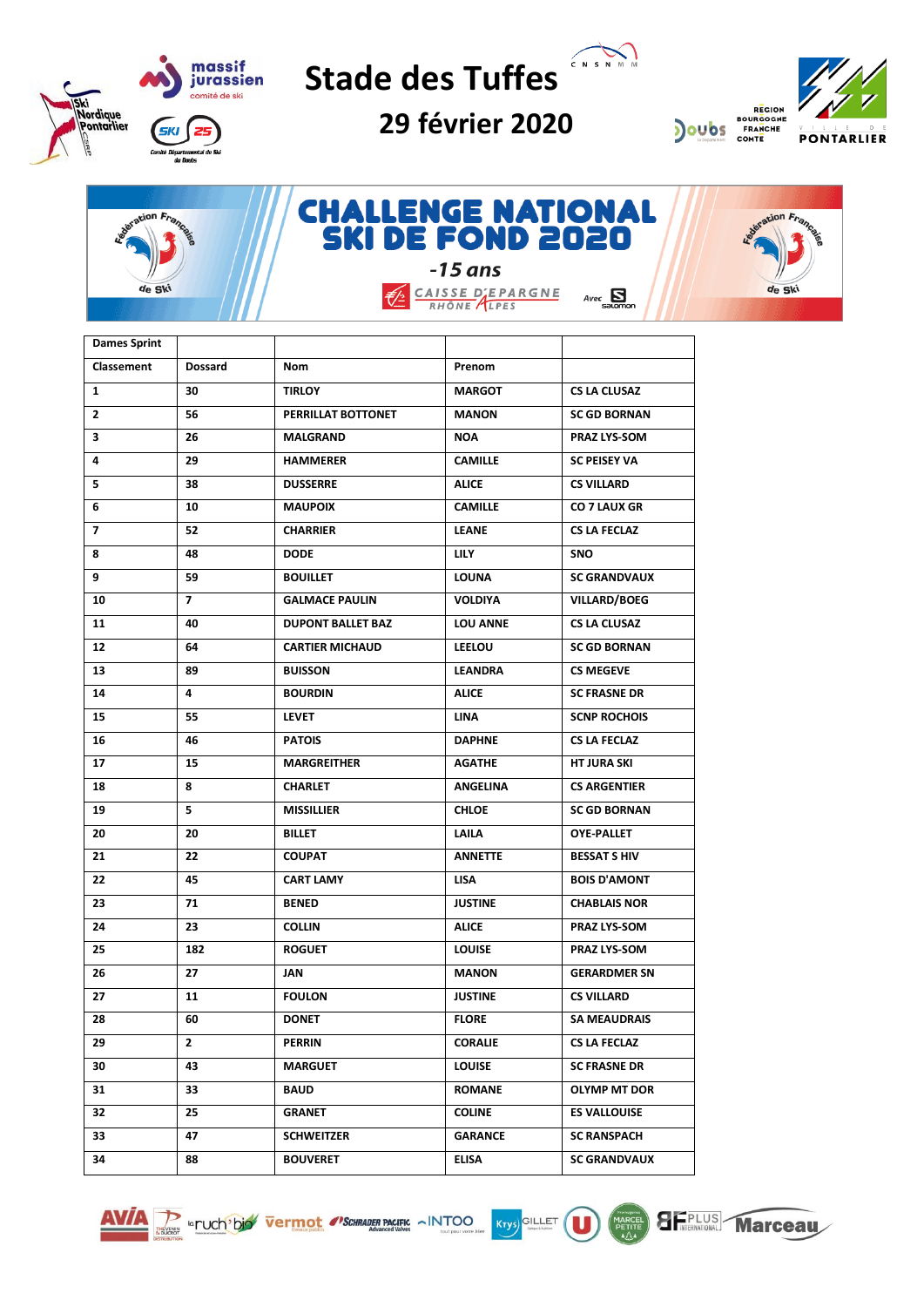



## **29 février 2020**



| 35 | 85  | <b>ORVAIN</b>           | <b>CHLOE</b>      | <b>SCNP ROCHOIS</b> |
|----|-----|-------------------------|-------------------|---------------------|
| 36 | 154 | CAT                     | <b>JULIE</b>      | <b>SC MONT NOIR</b> |
| 37 | 16  | PERRILLAT COLLOMB       | <b>ROMANE</b>     | <b>SC GD BORNAN</b> |
| 38 | 1   | <b>PHILIP</b>           | <b>NINON</b>      | <b>SERRE CHEVAL</b> |
| 39 | 50  | <b>FINE</b>             | <b>SOLENE</b>     | <b>SERRE CHEVAL</b> |
| 40 | 121 | <b>GASSILLOUD</b>       | <b>CHARLINE</b>   | <b>PRAZ LYS-SOM</b> |
| 41 | 57  | <b>CHOUARD</b>          | <b>LOLA</b>       | <b>SC GRANDVAUX</b> |
| 42 | 49  | <b>PIGNOT</b>           | ARIANE            | <b>SC D'AGY</b>     |
| 43 | 24  | BEZAT                   | <b>LISE ANNE</b>  | <b>SC GD BORNAN</b> |
| 44 | 120 | <b>PAYOT</b>            | <b>LOLA</b>       | <b>CS CHAMONIX</b>  |
| 45 | 39  | <b>GERMAIN</b>          | <b>MYRTILLE</b>   | HT JURA SKI         |
| 46 | 80  | <b>FAVRE</b>            | <b>CHLOE</b>      | <b>DRAGONS ANNY</b> |
| 47 | 168 | <b>DESPLANQUES</b>      | <b>MYRTILLE</b>   | <b>SA MEAUDRAIS</b> |
| 48 | 37  | <b>JONNARD</b>          | MILLA             | <b>MTGVE V.CLAR</b> |
| 49 | 81  | <b>HOUOT</b>            | <b>ELISE</b>      | <b>CS LA FECLAZ</b> |
| 50 | 42  | <b>GLEYZOLLE</b>        | <b>THAIS</b>      | US AUTRANNAI        |
| 51 | 152 | <b>DIDELLE</b>          | <b>LILOU</b>      | <b>SA MEAUDRAIS</b> |
| 52 | 12  | <b>GIUNTA</b>           | <b>CHARLOTTE</b>  | <b>SC MENUIRES</b>  |
| 53 | 77  | <b>COMAS DE MIRANDA</b> | <b>LISON</b>      | <b>BAUGES S.N</b>   |
| 54 | 58  | <b>GRAVIER</b>          | <b>MARION</b>     | <b>CS VAL CENIS</b> |
| 55 | 62  | <b>DEBLOEM</b>          | <b>MARINE</b>     | <b>SC LOMPNES</b>   |
| 56 | 34  | <b>CORREIA</b>          | MAELA             | LA BRESSAUDE        |
| 57 | 95  | <b>BUGEAUD</b>          | <b>LOLA</b>       | <b>CS MEGEVE</b>    |
| 58 | 17  | <b>SAILLANT</b>         | <b>MANON</b>      | <b>ORRES EMBRUN</b> |
| 59 | 13  | <b>LALLIET</b>          | <b>LISA</b>       | <b>OYE PALLET</b>   |
| 60 | 3   | <b>VOLLUET</b>          | <b>DOLINE</b>     | <b>CS LA FECLAZ</b> |
| 61 | 136 | <b>BOIS</b>             | <b>LOUISON</b>    | <b>SC CONTAMINE</b> |
| 62 | 74  | <b>VION</b>             | <b>TIFENN</b>     | <b>VILLARD/BOEG</b> |
| 63 | 28  | <b>VINCENT</b>          | <b>CHLOE</b>      | <b>PREMANON SC</b>  |
| 64 | 101 | <b>CANDAU ARMAND</b>    | <b>NAMOU</b>      | <b>BAUGES S.N</b>   |
| 65 | 67  | <b>BOUSSARD</b>         | <b>SIDONIE</b>    | <b>BASS/RUPT SN</b> |
| 66 | 53  | <b>BONNARDEL</b>        | MELIA             | <b>SERRE CHEVAL</b> |
| 67 | 69  | <b>VITTOZ</b>           | <b>NOELIE</b>     | <b>CS LA CLUSAZ</b> |
| 68 | 36  | <b>COURTIEU</b>         | TORI              | <b>CS LA FECLAZ</b> |
| 69 | 173 | <b>AGRESTI</b>          | <b>ADELE</b>      | <b>CS CHAMONIX</b>  |
| 70 | 31  | GROSJEAN                | JEHANNE           | <b>VAGNEY ROCHE</b> |
| 71 | 97  | <b>GONTHARET</b>        | <b>CHARLOTTE</b>  | <b>SC PEISEY VA</b> |
| 72 | 144 | <b>BERROT</b>           | <b>CHARLOTTE</b>  | <b>OYE PALLET</b>   |
| 73 | 79  | <b>GATIE</b>            | <b>SELENE</b>     | <b>SN CHARTROUS</b> |
| 74 | 41  | JACOB                   | JULIANE           | <b>BASS/RUPT SN</b> |
| 75 | 6   | PIC                     | <b>CALINE</b>     | <b>SNB CHAMROUS</b> |
| 76 | 99  | <b>OUSTRY</b>           | EMMA              | <b>CS CHAMONIX</b>  |
| 77 | 112 | <b>DUPRAZ</b>           | <b>CLEMENTINE</b> | <b>VILLARD/BOEG</b> |





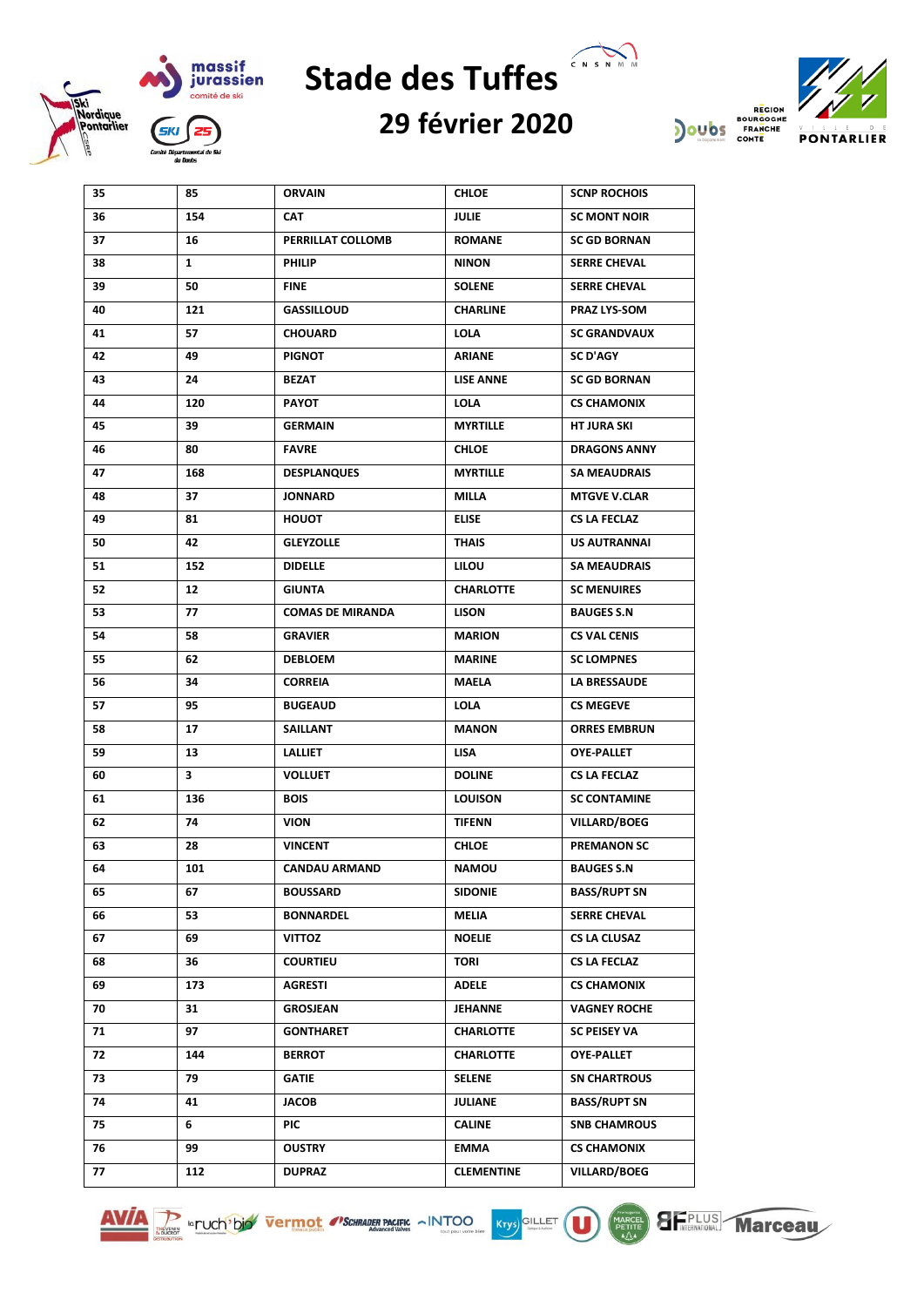

## CNSNMM **Stade des Tuffes**

## **29 février 2020**



| 78  | 66  | LUSINCHI               | JEANNE           | <b>SC AZUN</b>      |
|-----|-----|------------------------|------------------|---------------------|
| 79  | 61  | <b>RAFAITIN</b>        | <b>ELOISE</b>    | <b>SERRE CHEVAL</b> |
| 80  | 68  | <b>BOURGON</b>         | <b>JEANNE</b>    | <b>SC VERRIERES</b> |
| 81  | 83  | <b>GRITTI</b>          | ADRIELLE         | <b>US CORMARANC</b> |
| 82  | 125 | <b>MARTIN</b>          | LAURELENE        | <b>VILLARD/BOEG</b> |
| 83  | 106 | JEANTET                | MAE              | <b>A.S MOUTHE</b>   |
| 84  | 14  | VASSAL                 | LILI             | <b>CS VILLARD</b>   |
| 85  | 54  | <b>GLORIOD</b>         | <b>MANON</b>     | <b>OYE-PALLET</b>   |
| 86  | 91  | <b>BECK</b>            | LILI             | <b>CS FT ROMEU</b>  |
| 87  | 100 | <b>BREYTON BOUVIER</b> | LIV.             | <b>SN CHARTROUS</b> |
| 88  | 76  | <b>BARDINET</b>        | <b>FANTINE</b>   | <b>SNO</b>          |
| 89  | 78  | <b>COULOUMY</b>        | <b>CAMILLE</b>   | <b>ORRES EMBRUN</b> |
| 90  | 44  | <b>MERLE</b>           | <b>MAELISS</b>   | <b>SCM LOZERE</b>   |
| 91  | 82  | <b>LORGE</b>           | ZOE              | HT JURA SKI         |
| 92  | 102 | <b>BARONE</b>          | <b>CAMILLE</b>   | <b>SC GD BORNAN</b> |
| 93  | 174 | <b>VERJAT</b>          | <b>ELISE</b>     | <b>CS CHAMONIX</b>  |
| 94  | 122 | <b>VITTOZ</b>          | LOUNA            | <b>SA MEAUDRAIS</b> |
| 95  | 169 | <b>LEJEUNE</b>         | <b>JUSTINE</b>   | <b>BASS/RUPT SN</b> |
| 96  | 123 | <b>CHAMPAGNAC</b>      | <b>FANTINE</b>   | <b>SA MEAUDRAIS</b> |
| 97  | 51  | <b>AMBERT</b>          | MILA             | <b>CS LA FECLAZ</b> |
| 98  | 177 | <b>FAGOT</b>           | SARAH            | <b>CS CHAMONIX</b>  |
| 99  | 21  | <b>DUPONT LEFEBVRE</b> | JEANNE           | <b>GAP-BAYARD</b>   |
| 100 | 132 | <b>GERARD GESLIN</b>   | VALENTINE        | <b>SC ARECHES</b>   |
| 101 | 32  | <b>MORETTI</b>         | LENA             | <b>CS VILLARD</b>   |
| 102 | 138 | <b>CALONEGO</b>        | <b>CHARLOTTE</b> | LAC BLANC SN        |
| 103 | 90  | <b>LONCHAMPT</b>       | LISON            | <b>PREMANON SC</b>  |
| 104 | 179 | <b>STENGEL</b>         | LENA             | <b>CS CHAMONIX</b>  |
| 105 | 65  | <b>ARDIET</b>          | ABIGAEL          | <b>A.S MOUTHE</b>   |
| 106 | 73  | <b>COMBEAU</b>         | <b>ROMANE</b>    | <b>SNO</b>          |
| 107 | 35  | <b>MAYOUSSE</b>        | JEANNE           | US AUTRANNAI        |
| 108 | 104 | <b>HENRIET</b>         | ANNA             | <b>ES SAUGETTE</b>  |
| 109 | 134 | <b>GACHOD</b>          | <b>FANTINE</b>   | <b>VAL MORTEAU</b>  |
| 110 | 103 | <b>BLANC</b>           | <b>LAURYNE</b>   | <b>SC ARECHES</b>   |
| 111 | 181 | <b>MINELLI BARON</b>   | <b>CAPUCINE</b>  | US AUTRANNAI        |
| 112 | 86  | RICARD                 | NINA             | <b>CS KARELLIS</b>  |
| 113 | 107 | <b>POURTHIE</b>        | CHLOE            | <b>SERRE CHEVAL</b> |
| 114 | 109 | MARSAT                 | THAIS            | <b>CS LA FECLAZ</b> |
| 115 | 157 | <b>BESSON</b>          | ZOE              | <b>PRAZ LYS-SOM</b> |
| 116 | 131 | TRILLAT                | <b>ORIANE</b>    | <b>BAUGES S.N</b>   |
| 117 | 128 | <b>AZAMBRE</b>         | MATHILDE         | US AUTRANNAI        |
| 118 | 156 | <b>BONJEAN</b>         | LOELIA           | <b>SC BOZEL</b>     |
| 119 | 111 | <b>MARGUERON</b>       | RAPHAELLE        | <b>GUC GRENOBLE</b> |
| 120 | 126 | SALVI                  | <b>CHARLINE</b>  | <b>OYE-PALLET</b>   |





 $\mathbf \Omega$